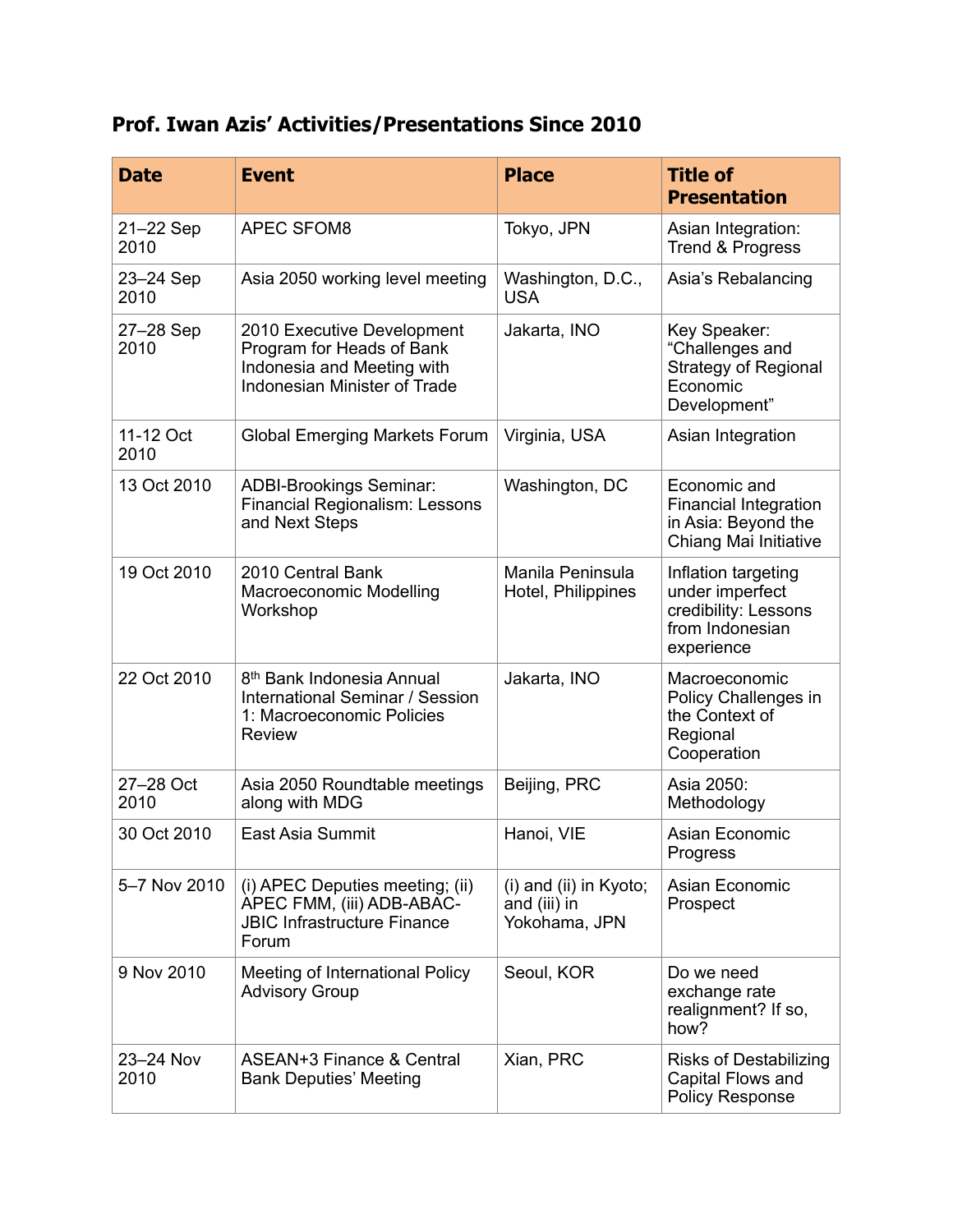| <b>Date</b>         | <b>Event</b>                                                                                                                                                                                                               | <b>Place</b>                   | <b>Title of</b><br><b>Presentation</b>                                       |
|---------------------|----------------------------------------------------------------------------------------------------------------------------------------------------------------------------------------------------------------------------|--------------------------------|------------------------------------------------------------------------------|
| 26 Nov 2010         | Conference on "Diversification of<br><b>Reserve Currencies &amp;</b><br>Development of Regional<br><b>Financial Markets in Asia</b>                                                                                        | Beijing, PRC                   | Asian Integration<br><b>Without Currency</b><br>Integration                  |
| 27 Nov 2010         | Roundtable on the Initiative to<br>Develop Hainan into a Major<br><b>Financial Service Center</b>                                                                                                                          | Hainan Province,<br><b>PRC</b> | Progress on Asian<br>Integration                                             |
| 3 Dec 2010          | <b>ADBI Annual Conference 2010</b><br>on "The Political Economy of<br>Asian Regionalism"                                                                                                                                   | Tokyo, JPN                     | Asian Regionalism                                                            |
| 6-7 Dec 2010        | Launch of the Asia Economic<br>Monitor                                                                                                                                                                                     | Hong Kong                      | <b>Exchange Rate</b><br>Cooperation: Is East<br>Asia Ready?                  |
| 8-9 Dec 2010        | Asian FTA Forum: The Way<br>Forward                                                                                                                                                                                        | Beijing, PRC                   | Political Economy of<br><b>Regional FTAs</b>                                 |
|                     |                                                                                                                                                                                                                            |                                |                                                                              |
| 24 Jan 2011         | Inception workshop of ADBI's :<br>(i) Emerging Asia 2030: Growing<br><b>Together for Economic</b><br>Prosperity (ASEAN 2030 Study);<br>and (ii) Role of Key Emerging<br>Economies-ASEAN, PRC,<br>India (ACI Study) ASEAN+3 | Tokyo, JPN                     | <b>Financial Sector</b><br>Development:<br>ASEAN, PRC and<br>India           |
| 25 Jan 2011         | Informal Workshop on "Capital"<br>Inflows and Policy Framework to<br>deal with them"                                                                                                                                       | Tokyo, Japan                   | <b>Effectiveness and</b><br>cost-benefit of<br>Macro-prudential<br>measures" |
| 22 February<br>2011 | <b>APEC Finance Deputies'</b><br>Meeting                                                                                                                                                                                   | San Francisco,<br><b>USA</b>   | Rebalancing in the<br>APEC region, with<br>special focus on<br>Investment    |
| 13-14 May<br>2011   | The 39 <sup>th</sup> Williamsburg<br>Conference on "America and<br>Asian Regionalism: A New<br><b>Strategy for Multilateral</b><br>Engagement                                                                              | Singapore                      | Prospect and<br>Problems in Regional<br>Integration                          |
|                     |                                                                                                                                                                                                                            |                                |                                                                              |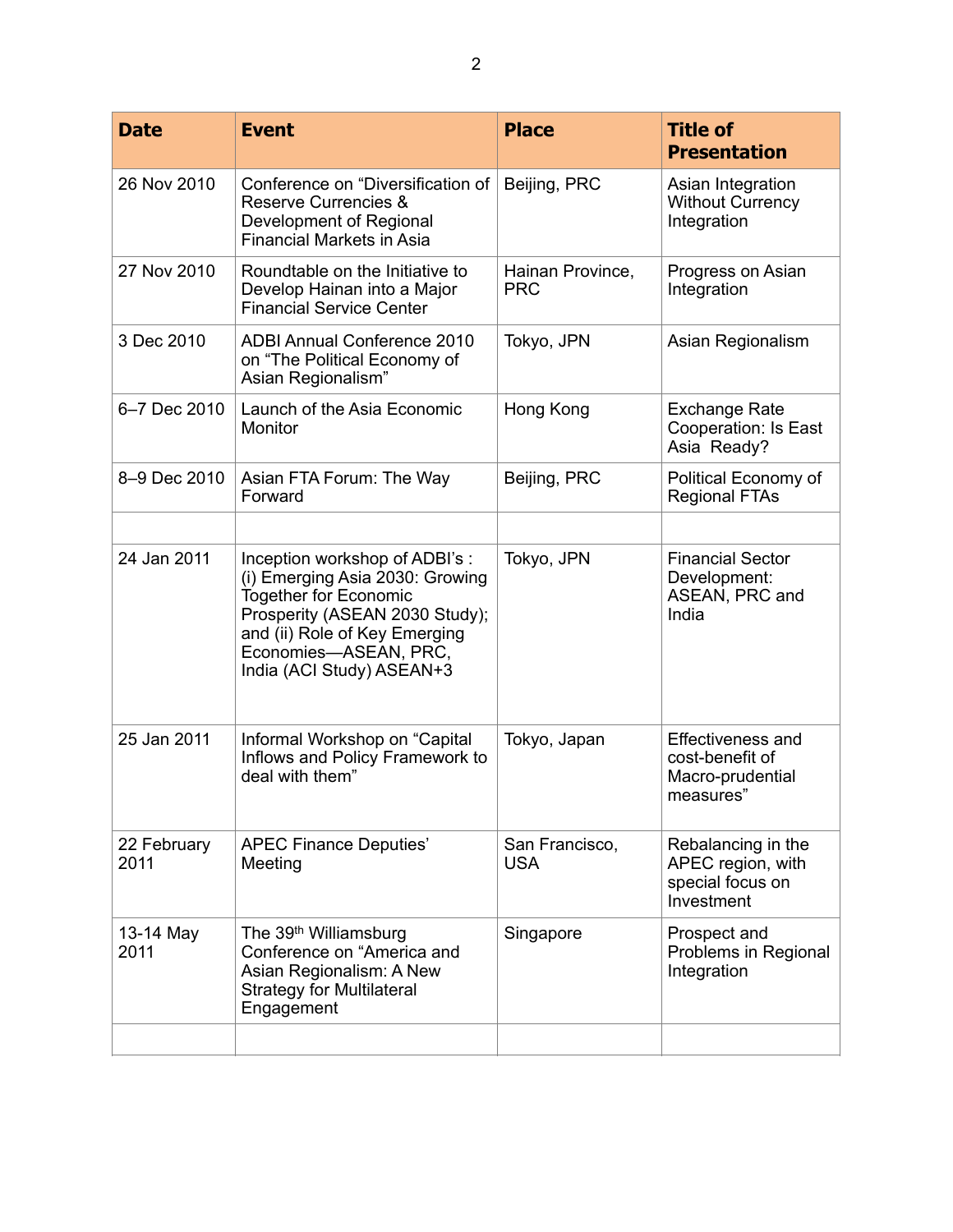| <b>Date</b>       | <b>Event</b>                                                                                                                                                                                                                      | <b>Place</b>       | <b>Title of</b><br><b>Presentation</b>                                                                              |
|-------------------|-----------------------------------------------------------------------------------------------------------------------------------------------------------------------------------------------------------------------------------|--------------------|---------------------------------------------------------------------------------------------------------------------|
| 30-31 May<br>2011 | <b>ADBI-ADB-CASS Technical</b><br>workshop on "Role of Key<br>Emerging Economies-ASEAN,<br>PRC, and India-for a Balanced,<br>Sustainable and Resilient Asia<br>on 30 May                                                          | Beijing, PRC       | Role of Key<br><b>Emerging Economies</b><br>- ASEAN, China and<br>India<br><b>Financial Inclusion</b><br>and Access |
|                   |                                                                                                                                                                                                                                   |                    |                                                                                                                     |
| 11 Jul 2011       | ADBI's Conference on "ASEAN<br>2030: Growing Together for<br>Shared Prosperity"                                                                                                                                                   | Yogyakarta, INO    | <b>ASEAN Economic</b><br>Progress                                                                                   |
| 13-15 Jul<br>2011 | <b>Summer Roundtable of Pacific</b><br><b>Pension Institute</b>                                                                                                                                                                   | Vancouver, Canada  | "Connectivity and<br><b>Competition: Capital</b><br>Markets and<br><b>Financial Services"</b>                       |
| 18 Jul 2011       | "National-ASEAN<br>Connectivity" (topic) at<br>Macroeconomics Diagnostics<br>organized by the Indonesian<br>Coordinating Ministry for<br><b>Economic Affairs</b>                                                                  | Jakarta, Indonesia | G20: The Economic<br>Perspective from<br>Developing Asia                                                            |
| 20 July 2011      | Third Indonesian Regional<br>Science Association (IRSA)<br>International Institute on<br>"Regional Development and<br>Finances: Challenges for<br><b>Expanding and Financing Public</b><br>Services in the<br>Decentralized Era." | Padang, Indonesia  | Keynote speech on<br>"Regional Economic<br>Integration:<br>Challenges and<br>Opportunities                          |
| 25-26 Jul<br>2011 | Asia-Pacific Business Forum<br>2011                                                                                                                                                                                               | Bangkok, Thailand  | "Facing Challenges,<br>Capturing<br>Opportunities"                                                                  |
| 28 July 2011      | Asia Economic Monitor Launch                                                                                                                                                                                                      | Beijing, PRC       | Managing<br><b>Commodity Price</b><br>Volatility and Inflation<br>in Emerging East<br>Asia                          |
| 9 Aug 2011        | <b>ACMM Launch</b>                                                                                                                                                                                                                | Bangkok, Thailand  | <b>Financial Integration</b><br>and Capital Flow<br><b>Volatility in Emerging</b><br>Asia: Issues and<br>Policies   |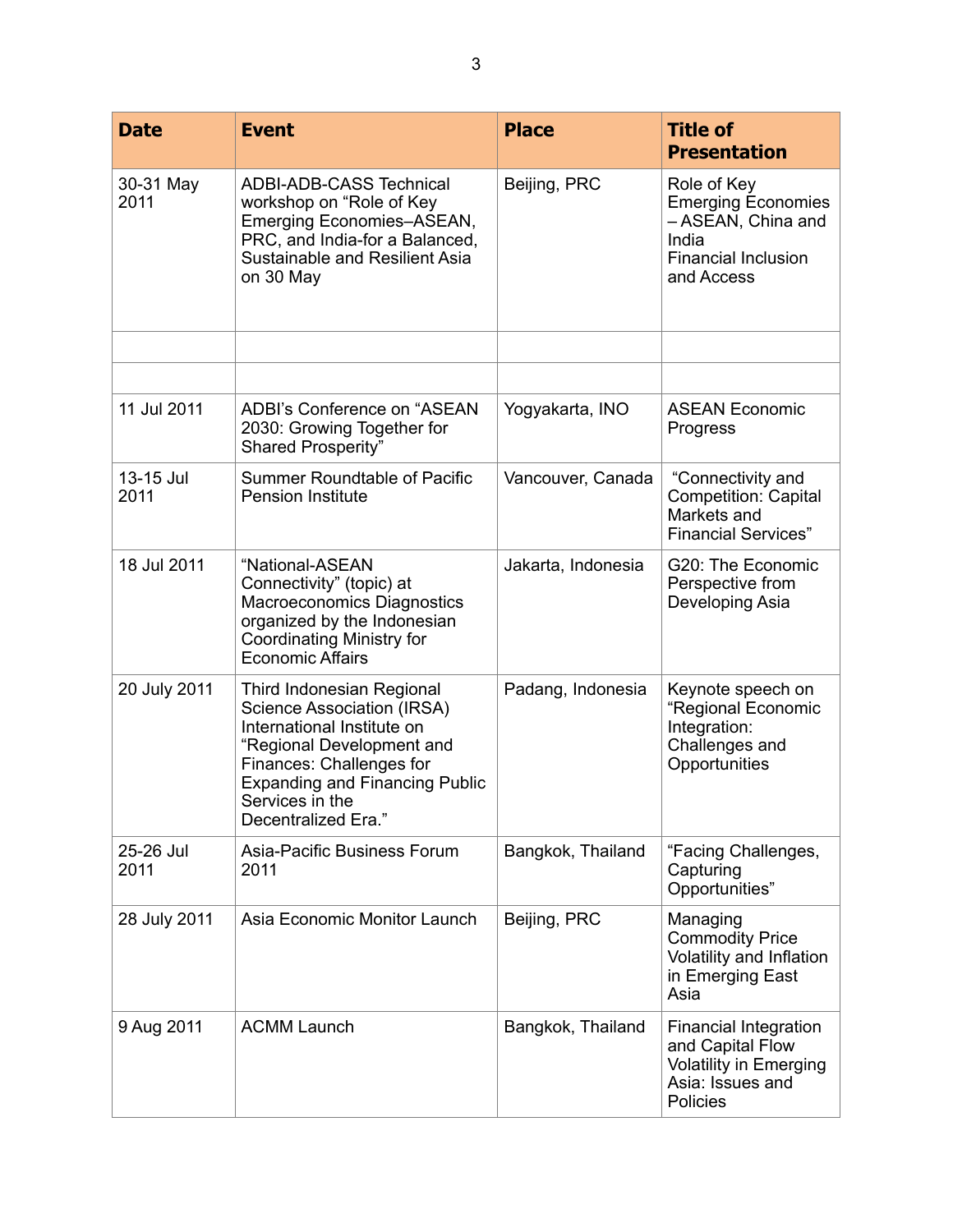| <b>Date</b>       | <b>Event</b>                                                                                                                                                                                                                                                            | <b>Place</b>             | <b>Title of</b><br><b>Presentation</b>                                                                                                                        |
|-------------------|-------------------------------------------------------------------------------------------------------------------------------------------------------------------------------------------------------------------------------------------------------------------------|--------------------------|---------------------------------------------------------------------------------------------------------------------------------------------------------------|
| 18-19 Aug<br>2011 | Second technical workshop on<br>"ADBI/ADB's Study on Role of<br>Key Emerging Economies-<br>ASEAN, PRC, and India;<br>Speaker at a seminar hosted by<br>the International Economic<br>Growth with a topic on "Prospect"<br>of Asian Integration Post Great<br>Recession" | New Delhi, India         | <b>Financial Sector</b><br>Development<br>Role of Key<br><b>Emerging Economies</b><br>- ASEAN, China and<br>India<br><b>Financial Inclusion</b><br>and Access |
|                   |                                                                                                                                                                                                                                                                         |                          |                                                                                                                                                               |
| 1 Sep 2011        | Asia Bond Monitor Launch                                                                                                                                                                                                                                                | Seoul, KOR               | Developments in<br><b>Emerging East Asia</b><br><b>Bond Markets</b>                                                                                           |
| ]13 Sep 2011      | Open Lecture on Knowledge<br>Partnership 2011, Gadjah Mada<br>University                                                                                                                                                                                                | Yogyakarta,<br>Indonesia | <b>Economics of Green</b><br>Growth                                                                                                                           |
| 23-25 Sep<br>2011 | The Institute of International<br>Finance (IIF) Annual General<br>Meeting (on behalf of the ADB<br>President)                                                                                                                                                           | Washington, DC           | <b>Asian Financial</b><br>Sector Development                                                                                                                  |
| 5 Oct 2011        | Latin Asia Business Forum 2011<br>(on behalf of ADB President)                                                                                                                                                                                                          | Singapore                | Asia and Latin<br>America economic<br>interactions                                                                                                            |
| 15 Oct 2011       | Regional Conference on "New<br>Asia Rising: Opportunities for<br>Leaders in the Changing Global<br>Dynamics" (The EF East Asia<br>Conference 2011)                                                                                                                      | Bali, Indonesia          | Perspective on the<br><b>New</b><br>Asia Rising                                                                                                               |
| 18 Oct 2011       | Global Entrepolis@Singapore<br>(GES) Business Leaders<br>Summit 2011                                                                                                                                                                                                    | Singapore                | Keynote address on<br>"Future Asia's Growth<br>and Integration"                                                                                               |
| 22 Oct 2011       | Workshop on Policy Modelling                                                                                                                                                                                                                                            | Jakarta                  | Keynote Speech:<br>"Policy Development<br>Approaches for<br>Indonesia"                                                                                        |
| 24 Oct 2011       | Workshop between JMOF and<br><b>ADB/OREI</b>                                                                                                                                                                                                                            | Tokyo, Japan             | Evaluating the<br>Progress of Regional<br>Financial Integration<br>in Asia                                                                                    |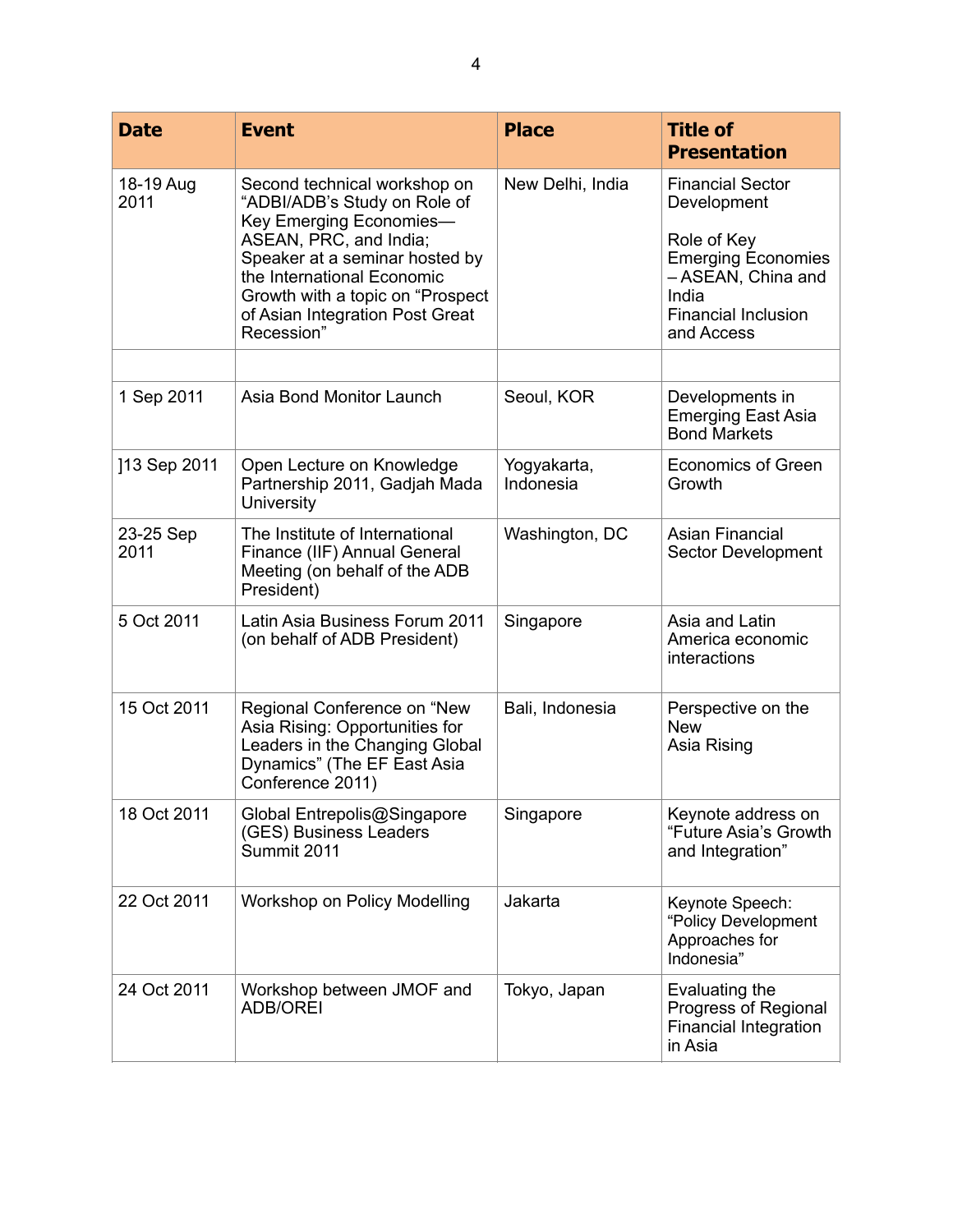| <b>Date</b>       | <b>Event</b>                                                                                                                                                 | <b>Place</b>      | <b>Title of</b><br><b>Presentation</b>                                              |
|-------------------|--------------------------------------------------------------------------------------------------------------------------------------------------------------|-------------------|-------------------------------------------------------------------------------------|
| 29-30 Oct<br>2011 | Threats to the Global Economy:<br>Debt, Currency, Banking, and<br><b>Structural Change (The Shadow</b><br>G20 Workshop of the IPAG)                          | Paris             | The State of the<br><b>Asian Economies</b>                                          |
| 2-3 Nov 2011      | Asia Economic Community<br>Forum 2011 on "Emerging New<br>World Order: A Challenge or an<br>Opportunity for the Asia<br><b>Economic Community</b>            | Seoul, KOR        | Assessing Asian<br>Economic Integration<br><b>With Cautionary</b><br><b>Notes</b>   |
| 5 Nov 2011        | <b>CASS Forum Series:</b><br>International Conference on<br>Economic Policy Simulation and<br><b>Technology Innovation</b>                                   | Beijing, PRC      | "Economic Policy<br>Simulation and<br>Technology<br>Innovation"                     |
| 7-8 Nov 2011      | Pre-panel meeting and ASEAN<br><b>Finance Ministers Investors</b><br>Meeting                                                                                 | Jakarta           |                                                                                     |
| 17 Nov 2011       | CSIS-Jakarta on "Brainstorming<br>Roundtable Discussion on G20<br>and APEC Outcome"                                                                          | Jakarta           |                                                                                     |
| 24-25 Nov<br>2011 | International Conference on<br>"Political Economy of Trade<br>Liberalization in East Asia:<br>Sustainability, Governance, and<br>the Role of Small Business" | Malang, Indonesia | "Political Economy of<br><b>Trade Liberalization</b><br>in East Asia"               |
| 29 Nov 2011       | Launch of the Asia Bond Monitor<br>Launch                                                                                                                    | Tokyo, Japan      | <b>Asian Bond Market</b>                                                            |
| 30 Nov 2011       | ADBI's Symposium on "Japan<br>and the Rise of ACI"                                                                                                           | Tokyo             | The Importance of<br><b>ACI</b>                                                     |
| 2 Dec 2011        | <b>ADBI Annual Conference 2011</b>                                                                                                                           | Tokyo             | Regional Integration<br>and Cooperation: A<br><b>Balanced View</b>                  |
| 6 Dec 2011        | Asia Economic Monitor Launch                                                                                                                                 | Hong Kong         | Economic Prospects,<br>Risks, and Policy<br><b>Issues for ASEAN+3</b>               |
| 9 Dec 2011        | Forum on Forthcoming<br><b>Transformation of the Global</b>                                                                                                  | Penang, Malaysia  | "The Economy and<br>Lessons of Economic<br>Reform for Asia"                         |
| 16-17 Dec<br>2011 | International Conference on the<br>current global economic turmoil<br>and fiscal sustainability                                                              | Bali, Indonesia   | <b>Fiscal Policy</b><br>Direction:<br>Macroeconomic<br><b>Fiscal Sustainability</b> |
|                   |                                                                                                                                                              |                   |                                                                                     |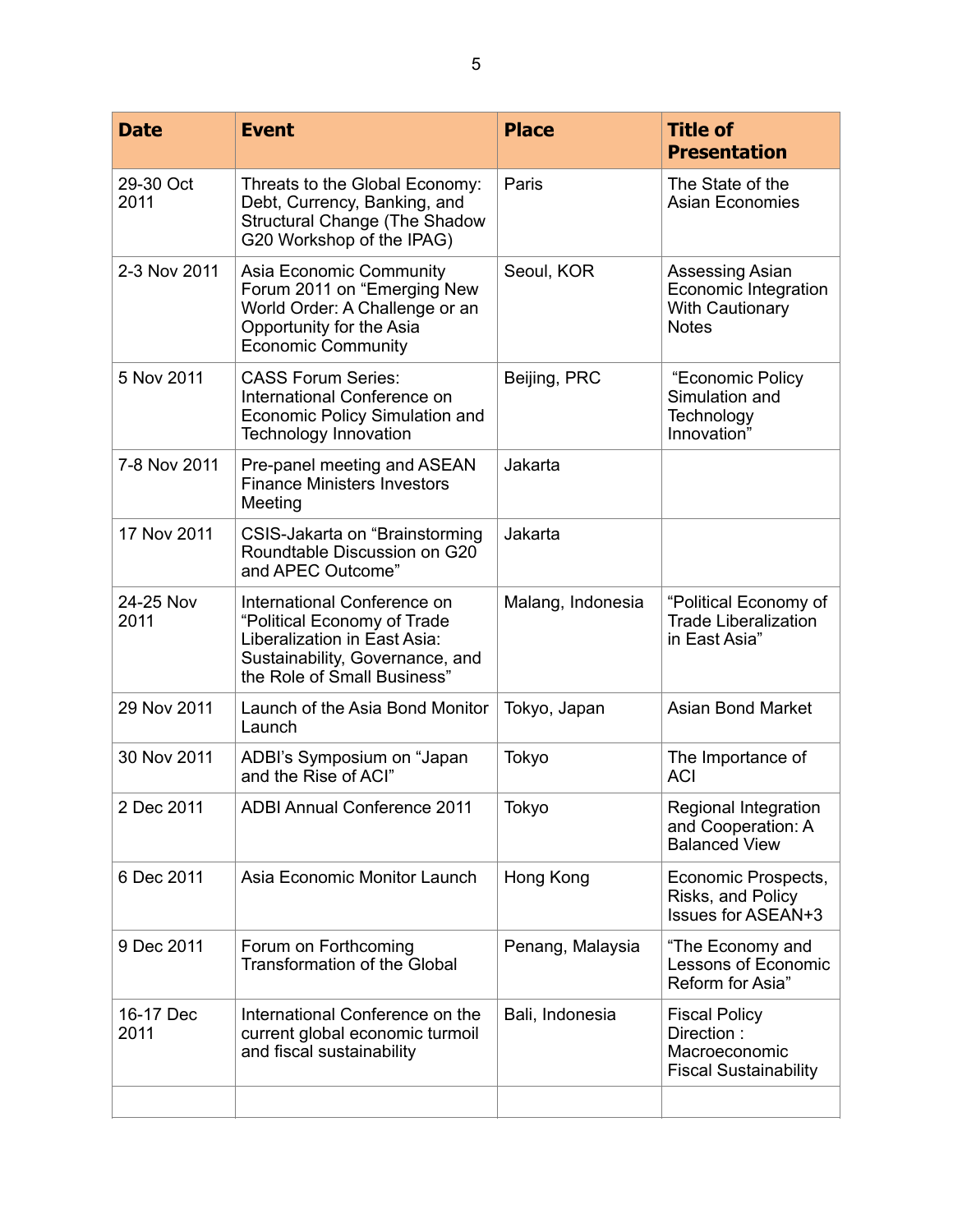| <b>Date</b>       | <b>Event</b>                                                                                                                                               | <b>Place</b>                       | <b>Title of</b><br><b>Presentation</b>                                                                               |
|-------------------|------------------------------------------------------------------------------------------------------------------------------------------------------------|------------------------------------|----------------------------------------------------------------------------------------------------------------------|
| 5 Jan 2012        | Regional Outlook Forum 2012                                                                                                                                | Singapore                          | "Restructuring<br>Southeast Asian<br>Economies in a<br><b>Rebalancing World"</b>                                     |
| 19-20 Jan<br>2012 | Discussion Forum on Climate<br>Change and Green Asia                                                                                                       | Jakarta                            | Sustainable<br>Development and<br><b>Climate Change</b><br>Policies in Practice-<br>The Context of Asia              |
| 7-8 Feb 2012      | OECD-ABDI 12 <sup>th</sup> Roundtable on<br>Capital Market Reform in Asia                                                                                  | Tokyo                              | Capital flows, policy<br>responses and<br>liberalization                                                             |
| 5-6 Mar 2012      | Pre-AGM consultation meetings<br>with think-tanks and policy<br>makers                                                                                     | Seoul                              | Prospect of Asian<br>Integration                                                                                     |
| 14 Mar 2012       | ADBI-PRI (MOF) Conference on<br>Achieving Financial Stability -<br>Lessons from the Eurozone<br>Crisis for Macroeconomic and<br><b>Financial Stability</b> | Tokyo                              | "Regional/global<br>financial safety nets<br>for financial stability"                                                |
| 26-27 Mar<br>2012 | Conference on Regional<br>Cooperation and Integration<br>Experiences in Asia and the<br>Pacific                                                            | Kunming, PRC                       | Regional Integration<br>and Cooperation: A<br><b>Balanced View</b>                                                   |
| 26 Apr 2012       | Asia Bond Monitor Launch                                                                                                                                   | Jakarta, Indonesia                 | Developments in<br><b>Emerging East Asia</b><br><b>Bond Markets</b>                                                  |
| 7 May 2012        | 2 <sup>nd</sup> Bank Indonesia International<br>Seminar on Islamic finance                                                                                 | Bandung,<br>Indonesia              | <b>External Vulnerability,</b><br>Safety Net and<br>Inclusive Growth:<br>Role of Islamic<br>Finance (IF)             |
| 10-12 May<br>2012 | Informal High-Level Dialogue:<br><b>Myanmar Development Vision</b><br>and Priorities                                                                       | Nay Pyi Taw and<br>Yangon, Myanmar | Economic<br>Integration:<br>Progress in ASEAN<br>and A Balanced View                                                 |
| 16 May 2012       | The Bellwether Series: Japan<br>Asian Finance: Victory by<br>Default?                                                                                      | Tokyo, Japan                       | Keynote speaker:<br>In conversation with:<br>The Asian<br>Development Bank<br>Looking forward at<br>Asia's prospects |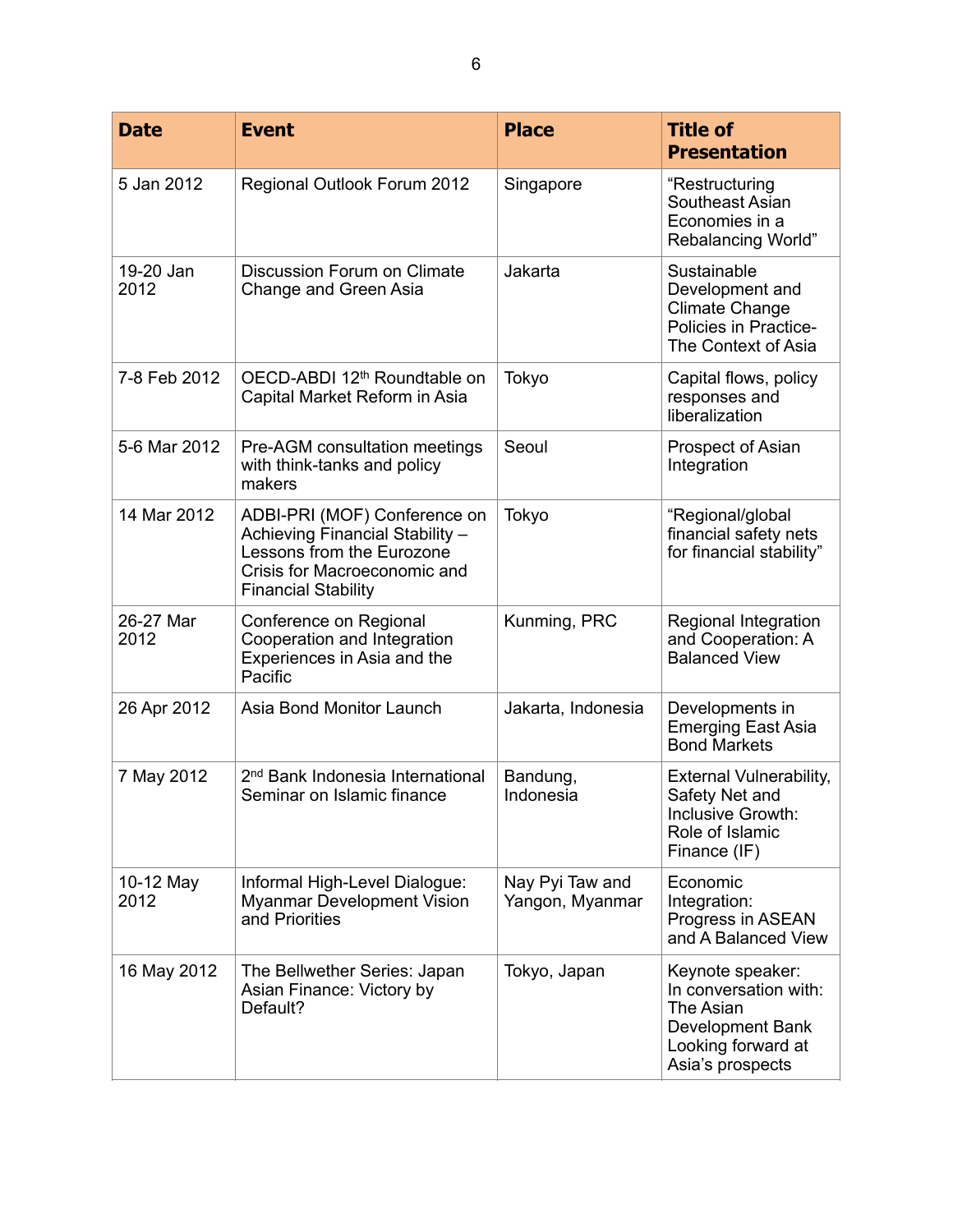| <b>Date</b>        | <b>Event</b>                                                                                                                                  | <b>Place</b>                                      | <b>Title of</b><br><b>Presentation</b>                                                                                  |
|--------------------|-----------------------------------------------------------------------------------------------------------------------------------------------|---------------------------------------------------|-------------------------------------------------------------------------------------------------------------------------|
| 23 May 2012        | ADB-FSS Conference on<br>International Regulatory<br>Cooperation                                                                              | Seoul                                             | "Regional Financial<br>Safety nets and<br><b>Financial Stability"</b>                                                   |
| 13-14 June         | <b>International Policy Advisory</b><br>Group                                                                                                 | New York, USA                                     | State of the Asian<br>Economies: From<br>Socio-Economic<br>Predicament to<br>Regional Integration                       |
| 28-29 June<br>2012 | <b>APEC Senior Finance Officials'</b><br>Meeting                                                                                              | Saint<br>Petersburg, the<br>Russian<br>Federation | Two Faces and<br><b>Future Challenges of</b><br>Asian Economy                                                           |
| 2 July 2012        | ADB-AFDC Workshop on Bond<br>Market Development in an<br><b>Evolving Regional Context</b>                                                     | Shanghai, PRC                                     | Progress and<br>Problems with Asian<br><b>Bond Market</b>                                                               |
| 12 July 2012       | <b>Thailand ADB-IMF Conference</b><br>"Towards a More Stable Global<br>Economic System"                                                       | Bangkok, THA                                      | Asia in the World<br>Economy                                                                                            |
| 19 July 2012       | Asia Economic Integration<br>Monitor Launch entitled: Will<br>Asia Continue to Integrate Its<br>Economies? (Joint seminar by<br>ADB and AMRO) | Singapore                                         | <b>Monitoring Asian</b><br>Integration                                                                                  |
| 29-30 Aug<br>2012  | 19th APEC Finance and<br>Ministers' Meeting and related<br>meetings (AFDM)                                                                    | Moscow, Russian<br>Federation                     | <b>Will Double-Track</b><br>Growth Continue?-<br>Outlook for the Asian<br>Economy                                       |
| 8 Oct 2012         | The 1stPlanoCosmo Conference<br>'Making Planning Works:<br>Bridging the Gaps'                                                                 | Bandung                                           | "Challenges in<br><b>Making Planning</b><br>Works: Cross-<br>cutting Issues"<br>"Complexity in<br>Economic<br>Planning" |
| 11-13 Oct<br>2012  | IIF 30th Anniversary Membership<br>Meeting                                                                                                    | Tokyo                                             | Asia's Financial<br>Sector Development                                                                                  |
| 13 Oct 2012        | 2 <sup>nd</sup> Informal East Asia Summit                                                                                                     | Tokyo                                             | Asian Integration                                                                                                       |
| 10 Sep 2012        | Asia Bond Monitor Launch                                                                                                                      | Hong Kong                                         | <b>Challenges for Asian</b><br><b>Bond Market</b>                                                                       |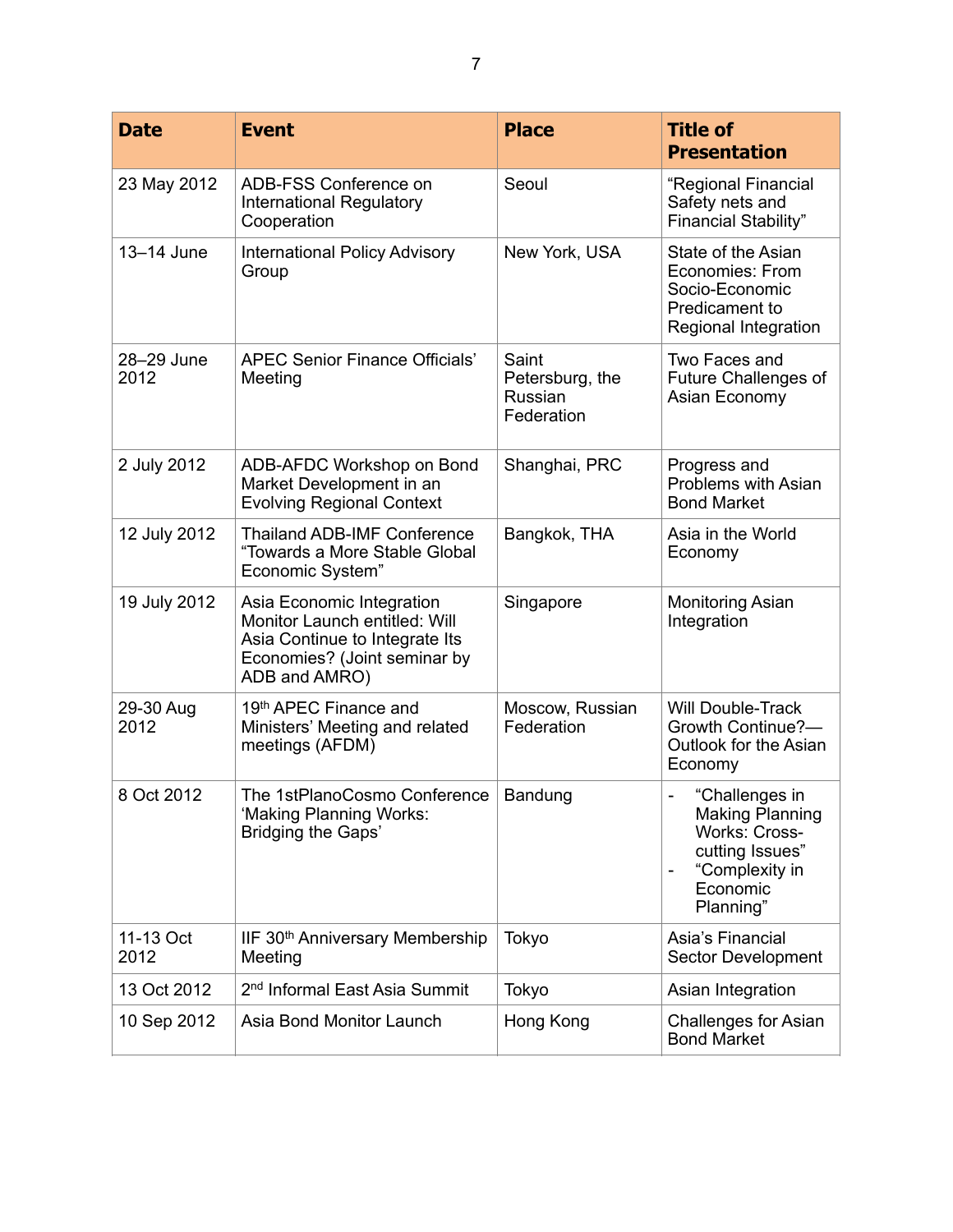| <b>Date</b>                    | <b>Event</b>                                                                                                                                                                          | <b>Place</b>            | <b>Title of</b><br><b>Presentation</b>                                                                                                                                                                                                                                              |
|--------------------------------|---------------------------------------------------------------------------------------------------------------------------------------------------------------------------------------|-------------------------|-------------------------------------------------------------------------------------------------------------------------------------------------------------------------------------------------------------------------------------------------------------------------------------|
| 14 Sep 2012                    | Workshop on unlocking the<br>potential of the Maghreb Region<br>through Economic Regional<br>Integration (in Preparation of the<br>upcoming Summit of the Arab<br>Maghreb Union (AMU) | Tunisia                 | International<br>experiences and best<br>practices of the world                                                                                                                                                                                                                     |
| 18 Sep 2012                    | <b>Qatar Capital Market</b><br>Conference                                                                                                                                             | Doha, Qatar             | Developing Bond<br>Markets in Fiscal<br><b>Surplus Countries:</b><br>What are the Key<br>Lessons for Others?                                                                                                                                                                        |
| 24 Oct 2012                    | <b>Asian Capital Market</b><br>Development and Integration<br>- Challenges and Opportunities<br>(jointly organized with KCMI and<br>PIIE)                                             | Seoul, KOR              | • Capital Market<br>Development in the<br><b>Context of Asian</b><br><b>Financial Safety</b><br><b>Net</b><br>• The Threat of<br>Financial<br>Contagion to Asian<br><b>Bond Markets:</b><br><b>Analyzing Shock</b><br>and Volatility<br>Spillovers from the<br><b>Global Crisis</b> |
| 29-Oct to 4<br><b>Nov 2012</b> | "Regional Cooperation &<br>Integration in Asia: Progress,<br>Risks & Prospects & ADB<br>Initiatives" (along with R.<br>Subramaniam and L. L. Song)                                    | <b>USA &amp; CANADA</b> | 1) Regional<br>Cooperation &<br>Integration in Asia:<br>Progress, Risks &<br>Prospects<br>2) GFC Impact,<br>Threat of Contagion,<br>and Weathering<br><b>Future Crisis</b>                                                                                                          |
| 12 Nov 2012                    | Workshop on<br>Implications of Economic<br>Integration in ASEAN for Lao<br>PDR and on the<br>Eurozone Crisis and Its<br>Repercussions on ASEAN and<br>Lao PDR                         | Lao PDR                 | Keynote Speaker on<br>Asian Economy in<br>the Midst of Global<br>Headwind                                                                                                                                                                                                           |
| 19 Nov 2012                    | RBI-ADB Conference on<br>Managing Capital Flows (SARD)                                                                                                                                | Mumbai, IND             | Asia's Resilience                                                                                                                                                                                                                                                                   |
| 22 Nov 2012                    | Asia Bond Monitor Launch                                                                                                                                                              | Jakarta, INO            | New Challenges for<br><b>Asian Bond Market</b>                                                                                                                                                                                                                                      |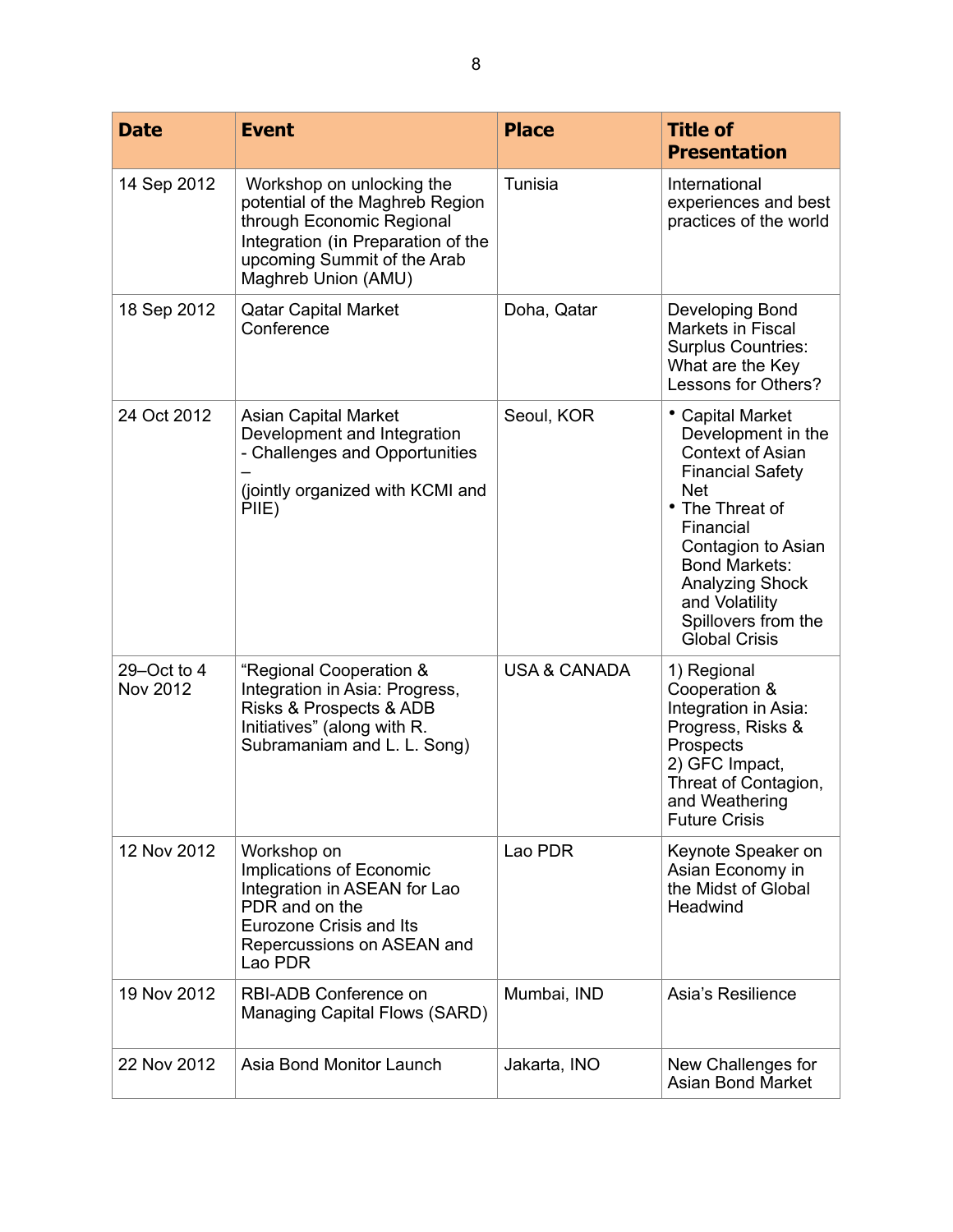| <b>Date</b>       | <b>Event</b>                                                                                                                                                                  | <b>Place</b> | <b>Title of</b><br><b>Presentation</b>                                                                  |
|-------------------|-------------------------------------------------------------------------------------------------------------------------------------------------------------------------------|--------------|---------------------------------------------------------------------------------------------------------|
| 29 Nov 2012       | AFDM+3                                                                                                                                                                        | Seoul, KOR   | Economic Prospects,<br>Risks, and Policy<br><b>Issues for ASEAN+3</b>                                   |
| 30 Nov 2012       | <b>ADBI Annual Conference</b>                                                                                                                                                 | Tokyo, JPN   | <b>Regional Financial</b><br>Integration:<br><b>Implications of Crisis</b><br>and Regulatory<br>Changes |
| $3-4$ Dec         | The Shadow G-20 Workshop of<br>the International Policy Advisory<br>Group: Confronting the<br>Challenges of Slow Growth and<br>Sustainable Development                        | Seoul, KOR   | Asia's Growth<br>Prospect From A<br>Regional Integration<br>Perspective                                 |
| 7 Dec 2012        | Seminar in AMRO                                                                                                                                                               | Singapore    |                                                                                                         |
|                   |                                                                                                                                                                               |              | Decoupling<br><u>or</u>                                                                                 |
|                   |                                                                                                                                                                               |              | Spillovers? Capital<br>Flows Volatility and<br><b>Financial Contagion</b><br>in Asia                    |
|                   |                                                                                                                                                                               |              |                                                                                                         |
| 5-8 May 2013      | Conference on "Financial Policy<br>Under New Leadership"<br>organized by Korean Capital<br>Market Institute and China's<br>Academy of Social Science                          | Seoul, KOR   | China's Financial<br>Policy in Global<br>Headwind and<br>Interdependent Asia                            |
| 1 July 2013       | New Vulnerability in Financial<br>Market in Emerging Asia                                                                                                                     | Jakarta, INO | Financial<br>Vulnerability in Asia                                                                      |
| 2-4 July 2013     | 23rd Pacific Conference of the<br><b>Regional Science Association</b><br>International and the 4 <sup>th</sup><br>Indonesian Regional Science<br><b>Association Institute</b> | Bandung, INO | Keynote on "Global<br>Headwinds and<br><b>Regional Spillovers"</b>                                      |
| 18-20 Aug<br>2013 | 2 <sup>nd</sup> Congress of the Indonesian<br>Diasporas                                                                                                                       | Jakarta, INO | New Development<br>Challenges for<br>Indonesia                                                          |
| 22 Aug 2013       | Seminar organized by Financial<br>Service Authority (OJK)                                                                                                                     | Jakarta, INO | New Vulnerabilities in<br><b>Financial Market</b>                                                       |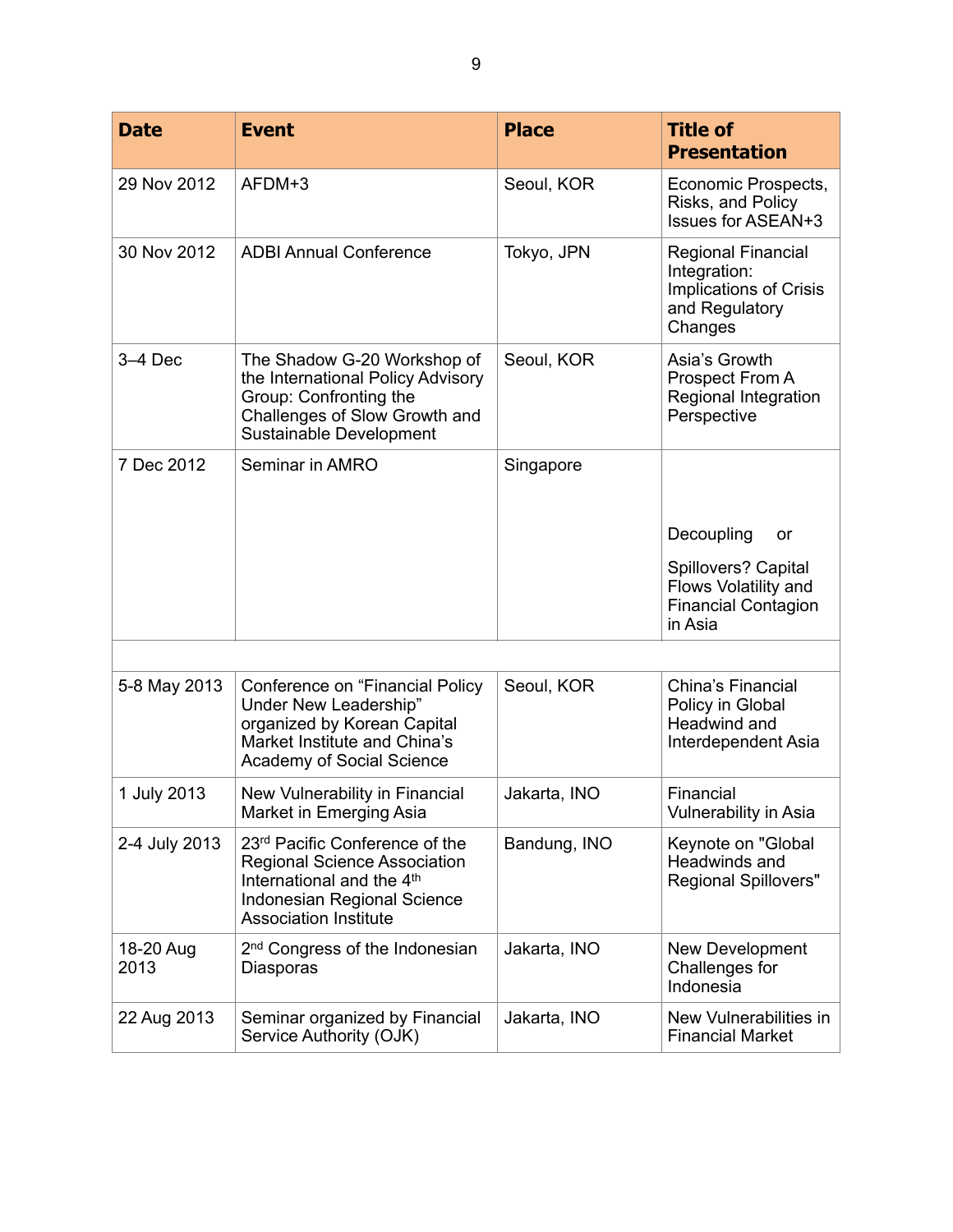| <b>Date</b>       | <b>Event</b>                                                                                                                                                                                                                           | <b>Place</b>                     | <b>Title of</b><br><b>Presentation</b>                                                                                                                                                                                             |
|-------------------|----------------------------------------------------------------------------------------------------------------------------------------------------------------------------------------------------------------------------------------|----------------------------------|------------------------------------------------------------------------------------------------------------------------------------------------------------------------------------------------------------------------------------|
| 27 Aug 2013       | 11 <sup>th</sup> Seoul International<br>Derivatives & Alternative<br><b>Investments Conference</b>                                                                                                                                     | Seoul, KOR                       | QE and QE Tapering:<br>Implications on Asia                                                                                                                                                                                        |
| 29 Aug 2013       | The Economist: The Investment<br>Agenda: Seeking Growth and<br>Returns in a Turbulent Economy                                                                                                                                          | Hong Kong                        | How Asia Cope With<br><b>Global Turbulence</b>                                                                                                                                                                                     |
| 18-20 Sep<br>2013 | <b>APEC Finance Deputies'</b><br>Meeting and APEC FMM                                                                                                                                                                                  | Bali, INO                        | <b>Missed Opportunity?</b>                                                                                                                                                                                                         |
| 26 Sep 2013       | Asia Bond Monitor Launch                                                                                                                                                                                                               | Tokyo, JPN                       | <b>Asian Bond Market</b><br>Trend                                                                                                                                                                                                  |
|                   |                                                                                                                                                                                                                                        |                                  |                                                                                                                                                                                                                                    |
| 4-6 Oct 2013      | 6 <sup>th</sup> International Policy Advisory<br><b>Group Meeting</b>                                                                                                                                                                  | Bali, INO                        | Manifestation of<br><b>Global Liquidity</b><br>Phases in Asia                                                                                                                                                                      |
| 8 Oct 2013        | (i) Public Lecture at School of<br><b>Oriental and African Studies</b><br>(SOAS), University of London;<br>and (ii) British Academy's<br>conference on Emerging Powers<br>Going Global / The Sinews<br><b>Power: Development Banks</b> | London                           | Testing the<br><b>Resilience of Asian</b><br>Economy:<br>Integration,<br>Spillovers, and<br><b>Global Liquidity</b>                                                                                                                |
| 9-11 Oct<br>2013  | Lessons of European and Asian<br>Integration for the ASEAM<br><b>Finance Ministers' Meeting</b>                                                                                                                                        | <b>Brussels and</b><br>Frankfurt | Economic<br>Integration: Asian<br>Perspective<br>Testing the<br>Resilience of Asian:<br>Economy:<br>Integration,<br>Spillovers, and<br><b>Global Liquidity</b><br>Asian Integration,<br>Spillovers, and<br><b>Global Liquidity</b> |
| 24 Oct 2013       | Launch of the Asia Economic<br><b>Integration Monitor</b>                                                                                                                                                                              | Phnom Penh, CAM                  | Asian Economic<br>Integration                                                                                                                                                                                                      |
|                   |                                                                                                                                                                                                                                        |                                  |                                                                                                                                                                                                                                    |
| 8-9 Nov 2013      | LEIPZING WORKSHOP:<br>Finances, 'Financial Crises' and<br><b>Political Responses</b>                                                                                                                                                   | Leipzig, GER                     | How Do Global<br><b>Liquidity Phases</b><br><b>Manifest Themselves</b><br>in Asia?                                                                                                                                                 |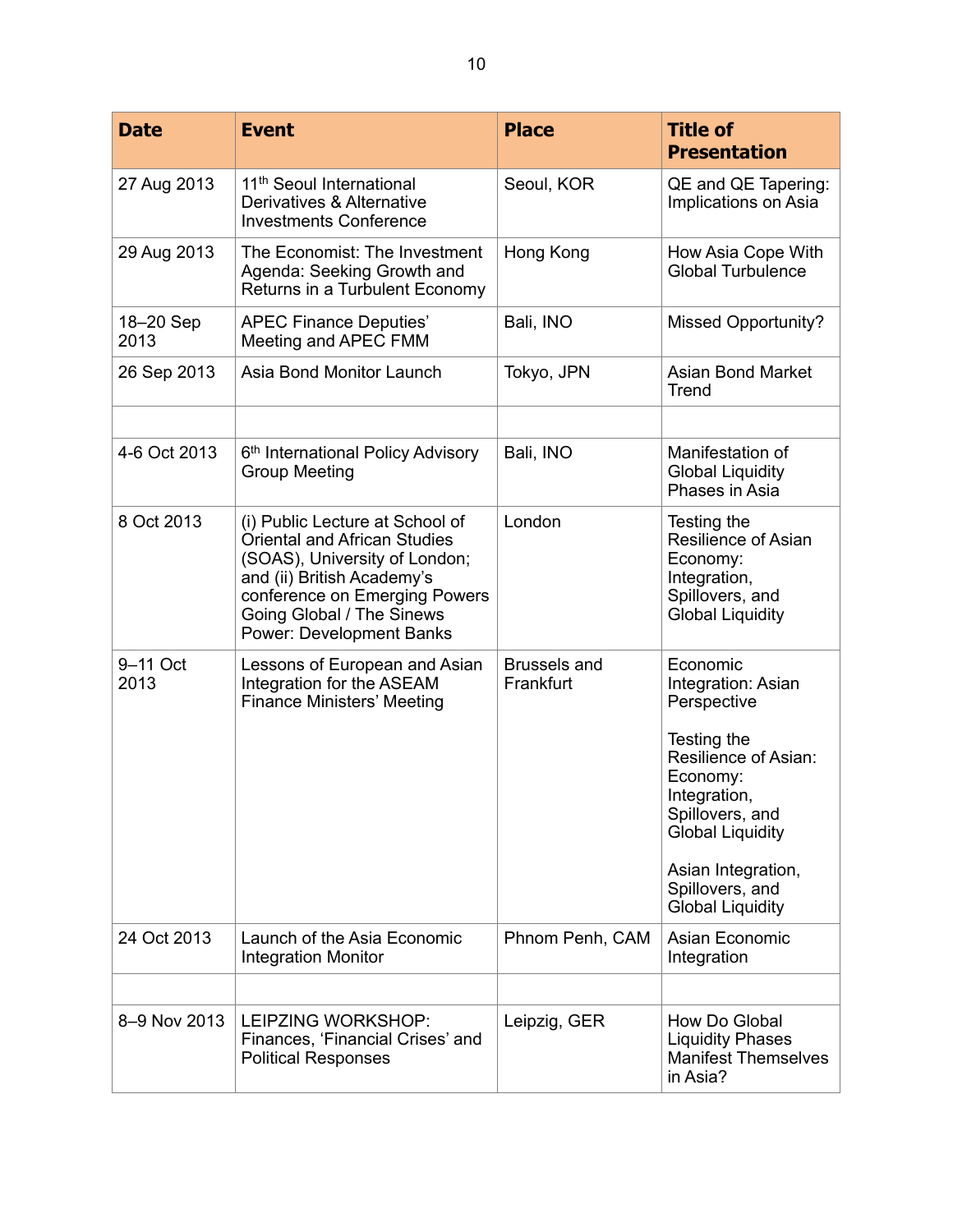| <b>Date</b>       | <b>Event</b>                                                                                                                                               | <b>Place</b>                   | <b>Title of</b><br><b>Presentation</b>                                                                      |
|-------------------|------------------------------------------------------------------------------------------------------------------------------------------------------------|--------------------------------|-------------------------------------------------------------------------------------------------------------|
| 11-12 Nov<br>2013 | <b>KCMI Eminent Speaker Seminar</b>                                                                                                                        | Seoul                          | Three Phases of<br><b>Global Liquidity</b><br>and Repercussions<br>on Asia                                  |
| 25 Nov 2013       | Asia Bond Monitor Launch                                                                                                                                   | Bangkok                        | <b>Monitoring Bond</b><br>Market                                                                            |
| 27 Nov 2013       | ADBI 2013 Annual Conference                                                                                                                                | Tokyo, JPN                     | Asia's Financial<br>Integration<br>and Decoupling:<br>It's A Gibberish                                      |
| 28-29 Nov<br>2013 | AFCDM+3 and AEAN+3<br>Seminar on Capital Flows                                                                                                             | Shanghai, PRC                  | Regional Outlook and<br>Integration                                                                         |
| 10-11 Dec<br>2013 | Ministry of Planning, Indonesia                                                                                                                            | Jakarta, INO                   | Indonesia's<br>Challenges                                                                                   |
| 12-13 Dec<br>2013 | International Seminar on<br>Avoiding the Middle Income<br>Trap: Lessons Learnt and<br>Strategies for Indonesia to Grow<br><b>Equitably and Sustainably</b> | Bali, INO                      | Asia and Middle<br>Income Trap                                                                              |
| 16 Dec 2013       | ISDB's Roundtable on<br>"Promoting the Development of<br>Regional Islamic Financial<br>Sector"                                                             | Kuala Lumpur, MAL              | <b>How Islamic Finance</b><br>Minimize Financial<br><b>Risks</b>                                            |
| 9 Jan 2014        | Regional Outlook Forum 2014                                                                                                                                | Singapore                      | Living in A Second<br><b>Best World:</b><br><b>ASEAN Challenges</b><br>to Reach Beyond<br>Low Hanging Fruit |
| 21 Jan 2014       | Book Launch Conference: Asian<br>Capital Market Development and<br>Integration - Challenges and<br>Opportunities                                           | Seoul, KOR                     | Capital Market as<br><b>Financial Safety Nets</b>                                                           |
| 24 Jan 2014       | First High-level Knowledge<br>Dialogue with Indonesian<br>Government                                                                                       | Jakarta, INO                   | The Bottom Line:<br>Productivity &<br>Inequality                                                            |
| 27 Jan 2014       | Workshop on "Infrastructure<br>Investment and Regional<br>Development"                                                                                     | Bangkok, THA                   | Asia's Missing<br>Opportunity                                                                               |
| 18-19 Feb<br>2014 | <b>APEC Finance Deputies'</b><br>Meeting                                                                                                                   | Bo'ao, Hainan<br>Province, PRC | Asia's Resilience<br>in the Midst of<br><b>Growing Risks</b>                                                |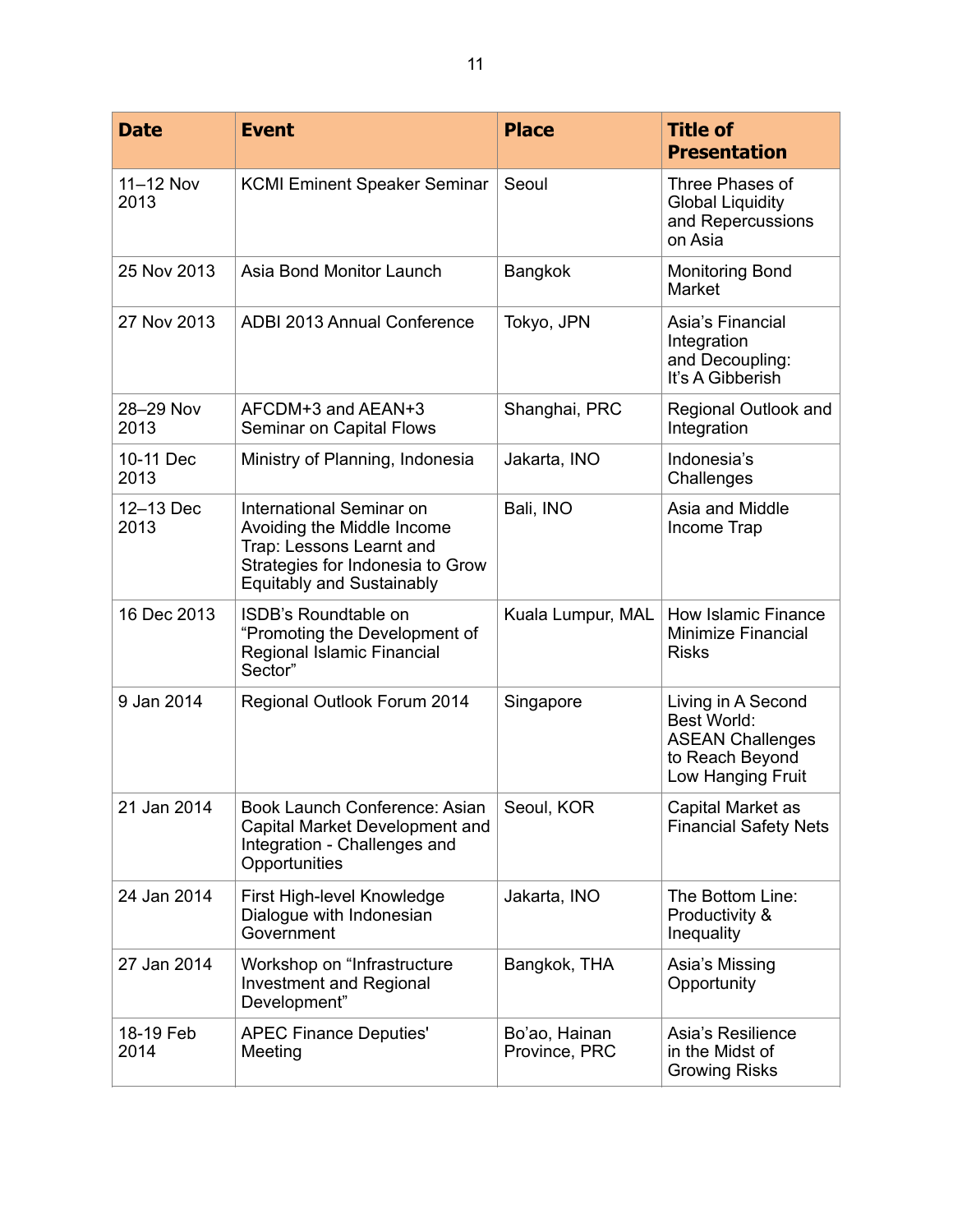| <b>Date</b> | <b>Event</b>                                                                                                                                 | <b>Place</b>                     | <b>Title of</b><br><b>Presentation</b>                                                                     |
|-------------|----------------------------------------------------------------------------------------------------------------------------------------------|----------------------------------|------------------------------------------------------------------------------------------------------------|
| 25 Feb 2014 | Workshop on "Impacts of<br><b>Trilateral Conflict"</b><br>Afternoon: Conference on<br>Regional Corporation and<br>Integration                | ADBI, Tokyo, JPN                 | <b>RCI</b> for<br>Macroeconomic<br>Policy and Finance<br>(Integration and<br><b>Business Cycles)</b>       |
| 28 Feb 2014 | The Future of Asia's Finance:<br>Helping Asia Invest, Integrate<br>and Innovate, While remaining<br>Resilient - IMF-HKMA Joint<br>Conference | Hong Kong                        | High and Low Tides:<br>Capital Flows in Asia                                                               |
| 6 Mar 2014  | 5th Annual Borrowers &<br>Investors Forum, North Asia:<br><b>Exploring Fixed Income Funding</b><br>and Portfolio Opportunities               | Hong Kong                        | Manifestation of<br>Global Liquidity in<br>Asia                                                            |
| 18 Mar 2014 | <b>Public Seminar and Soft Launch</b><br>"The ASEAN Economic<br>Community: A Work in Progress"                                               | Jakarta                          | Opening address on<br><b>ASEAN Economic</b><br>Progress                                                    |
| 19 Mar 2014 | Seminar on "The Relevance of<br><b>Global and Regional Economic</b><br>Environment for Indonesia's<br>Medium Term Development"               | Jakarta                          | Global & Regional<br>Environment:<br>Potential Impacts on<br>Indonesia's Medium<br><b>Term Development</b> |
| 20 Mar 2014 | Launch of the ABM                                                                                                                            | Jakarta                          | Asia Bond Market<br>Progress and<br>Prospect                                                               |
| 3 Apr 2014  | ASEAN+3 Finance and Central<br><b>Bank Deputies' meeting</b><br>(AFCDM+3)                                                                    | Nay Pyi Taw,<br>Myanmar          | <b>Global and Regional</b><br>Macroeconomic<br>Outlook                                                     |
| 5 Apr 2014  | 18th ASEAN Finance Ministers'<br>Meeting                                                                                                     | Nay Pyi Taw,<br>Myanmar          | <b>ASEAN Economy: A</b><br>Comment                                                                         |
| 7 Apr 2014  | Policy Dialogue-RMB<br>Internationalization and its<br>Regional Impact                                                                       | Tokyo                            | Prospect of<br>Renmimbi as<br>International<br>Currency                                                    |
| 17 Apr 2014 | <b>EAST ASIA POLICY DIALOGUE</b><br>'Levelling Up Indonesia's Value<br>Added'                                                                | Yogyakarta, INO                  | Indonesia's<br>Competitiveness &<br><b>Productivity Amid</b><br><b>Evolving Asia's Trade</b><br>Pattern    |
| 22 Apr 2014 | Launch of the Asia Economic<br><b>Integration Monitor</b>                                                                                    | AIM, Makati City,<br>Philippines | Challenges for Asian<br>Integration                                                                        |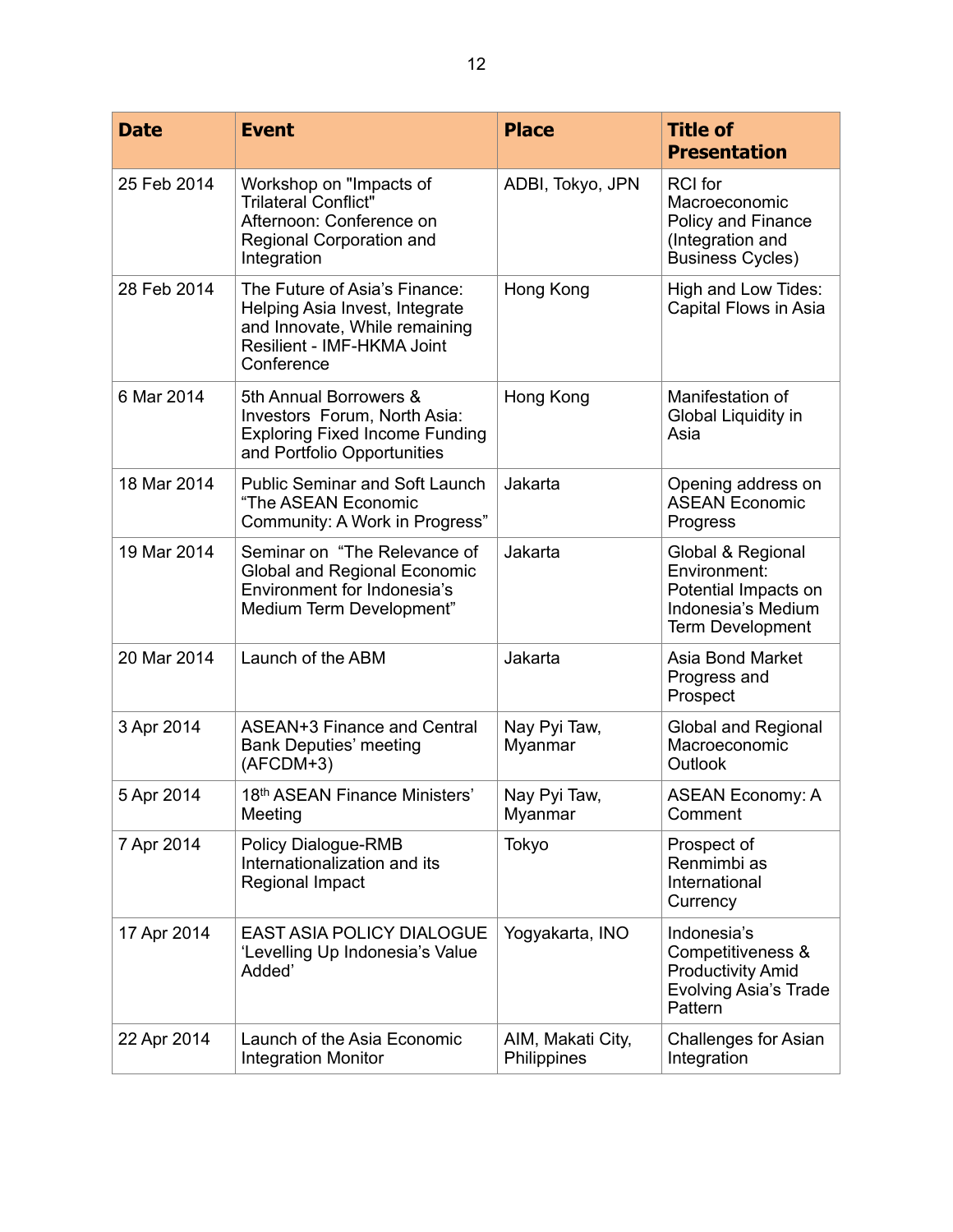| <b>Date</b>       | <b>Event</b>                                                                                                                                             | <b>Place</b>          | <b>Title of</b><br><b>Presentation</b>                                                 |
|-------------------|----------------------------------------------------------------------------------------------------------------------------------------------------------|-----------------------|----------------------------------------------------------------------------------------|
| 1-5 May 2014      | 47th ADB's Annual Meeting of<br>the Board of Governors                                                                                                   | Astana,<br>Kazakhstan | New Risks for Asia                                                                     |
| 3-4 Jun 2014      | <b>IRSA</b> conference                                                                                                                                   | Makassar, INO         | Delivered keynote<br>address: New<br>Thinking on Asian<br>Economic Integration         |
|                   |                                                                                                                                                          |                       |                                                                                        |
| 14-15 Jul<br>2014 | <b>Official Monetary &amp; Financial</b><br><b>Institution Forum</b>                                                                                     | Singapore             | International<br>economic<br>governance: effects<br>of Asia's continued<br>rise        |
| 30 Jul 2014       | Outlook and opportunity: Trading<br>with China                                                                                                           | Singapore             | Prospect of China's<br>Economy                                                         |
| 11-12 Aug<br>2014 | 16 <sup>th</sup> KEA international<br>conference                                                                                                         | Seoul, KOR            | What Else Do We<br>Want From East<br>Asian<br>Economic<br>Integration?                 |
| 12 Aug 2014       | Asia Finance Society Round<br>Table 2014 on Current Issues on<br>Monetary and Financial<br>Cooperation in Asia<br>in the Midst of Global Currency<br>War | Seoul, KOR            | Asia's Approach of<br>Financial<br>Cooperation                                         |
| 27 Aug 2014       | The Economist: South-East Asia<br>Summit                                                                                                                 | Jakarta, INO          | Noodle Bowl: Free<br>Trade Agreements in<br>South-East Asia                            |
| 29 Aug 2014       | Asia-Pacific Financial<br><b>Cooperation Seminar</b>                                                                                                     | Seoul, KOR            | Asia's Right<br>Sequencing:<br><b>Financial Market</b><br>Integration &<br>Cooperation |
| 9 Sep 2014        | 41st ARTDO International<br>Leadership and HRD<br>Conference & Exhibition                                                                                | Yogyakarta, INO       | Capacity<br>Enhancement<br>in the Midst of<br>Global Integration                       |
| 12 Sep 2014       | <b>ASEM Finance Ministers</b><br>Meeting                                                                                                                 | Milan, Italy          | The Future of Trade<br>and Investment in<br>Europe and Asia                            |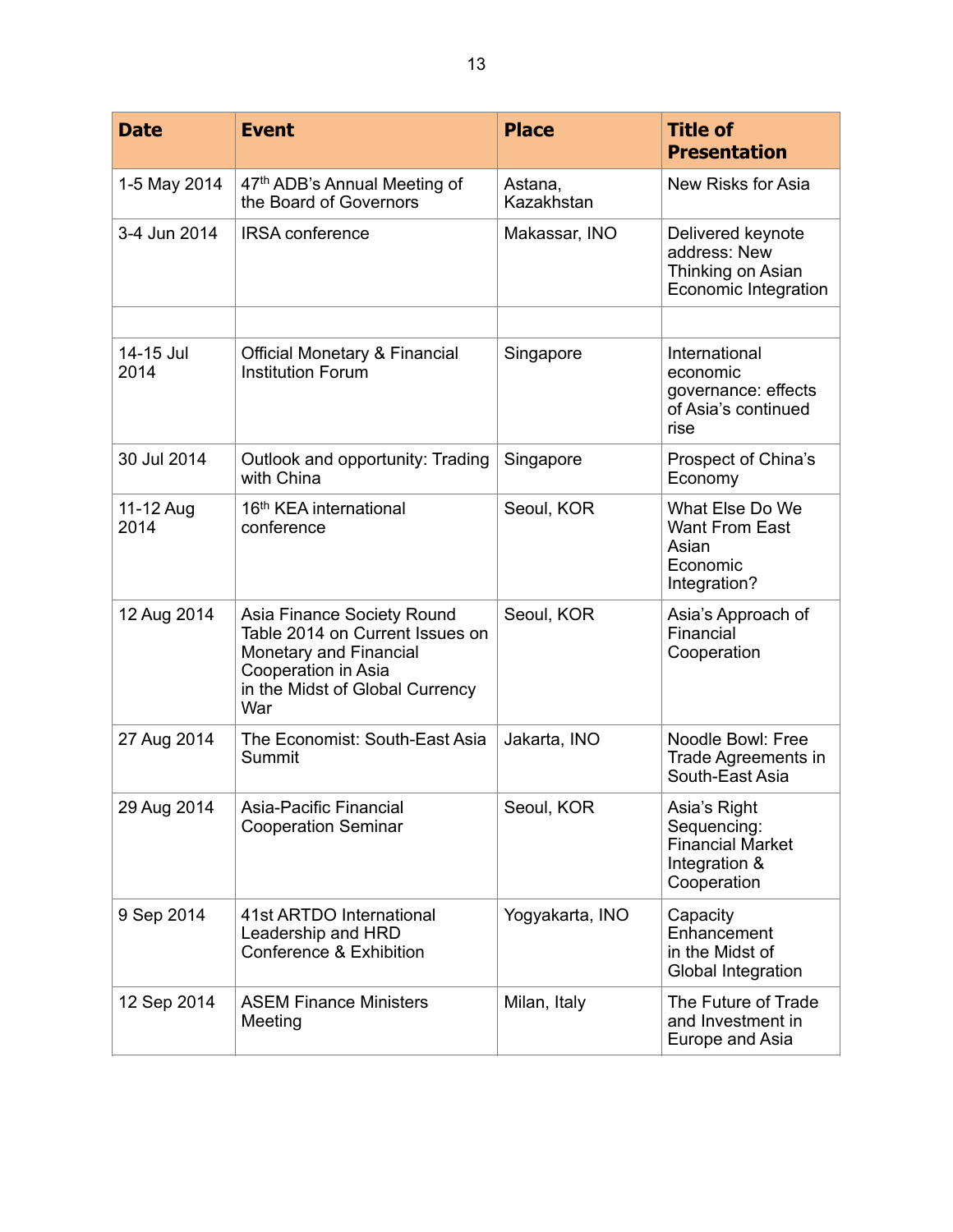| <b>Date</b>       | <b>Event</b>                                                                                                                          | <b>Place</b>      | <b>Title of</b><br><b>Presentation</b>                                                                      |
|-------------------|---------------------------------------------------------------------------------------------------------------------------------------|-------------------|-------------------------------------------------------------------------------------------------------------|
| 16 Sep 2014       | 'ASEM - Asia and Europe<br><b>Working Together</b>                                                                                    | Brussels, Belgium | Trade and<br>Investment - The<br>Real Drivers of<br>Europe-Asia<br>Relations?                               |
| 23 Sep 2014       | Launch of the Asia Bond Monitor                                                                                                       | Beijing, PRC      | Progress of Asian<br><b>Bond Market</b>                                                                     |
| 29 Sep 2014       | <b>ASEAN Fixed Income Forum</b>                                                                                                       | Kuala Lumpur, MAL | Progress Update on<br>the ASEAN Bond<br><b>Markets Initiative</b>                                           |
| 6-7 Oct 2014      | <b>REFM</b>                                                                                                                           | Seoul, KOR        | (i) Asia's Rising<br>Integration:<br>What is Missing?<br>(ii) Asia's Elevated<br><b>Risk</b>                |
| 9 Oct 2014        | High Level Conference on<br>The Evolving Nature of ASEAN's<br>Economic Cooperation:<br><b>Original Vision and Current</b><br>Practice | Singapore         | <b>How ASEAN</b><br><b>Cooperation Evolves</b>                                                              |
| 20-22 Oct<br>2014 | <b>APEC Finance Deputies'</b><br>Meeting and APEC FMM                                                                                 | Beijing, PRC      | Asia's Resilience &<br>Integration in the<br><b>Midst of Growing</b><br><b>Risks</b>                        |
| 28 Oct 2014       | National Seminar and Workshop<br>of Current Economic<br>Development and Learning<br><b>Methods in Economics</b>                       | Jakarta, INO      | Mea Culpa,<br>and Relevance of<br>Economics<br>Education in<br>Changing Global &<br>Regional<br>Environment |
| 3 Nov 2014        | The BOK-IMF Joint Conference<br>on the Future of Asian Finance                                                                        | Seoul, KOR        | Financial Integration,<br>Growth & Stability                                                                |
| 5 Nov 2014        | OIC Experts Group Workshop                                                                                                            | Surabaya, INO     | Implementation of<br>Macroprudential<br>Policy Framework in<br><b>Sustaining Financial</b><br>Stability     |
| 25 Nov 2014       | Launching of the Asia Bond<br><b>Monitor November issue</b>                                                                           | Seoul, KOR        | <b>Risks Surrounding</b><br><b>Asian Bond Market</b>                                                        |